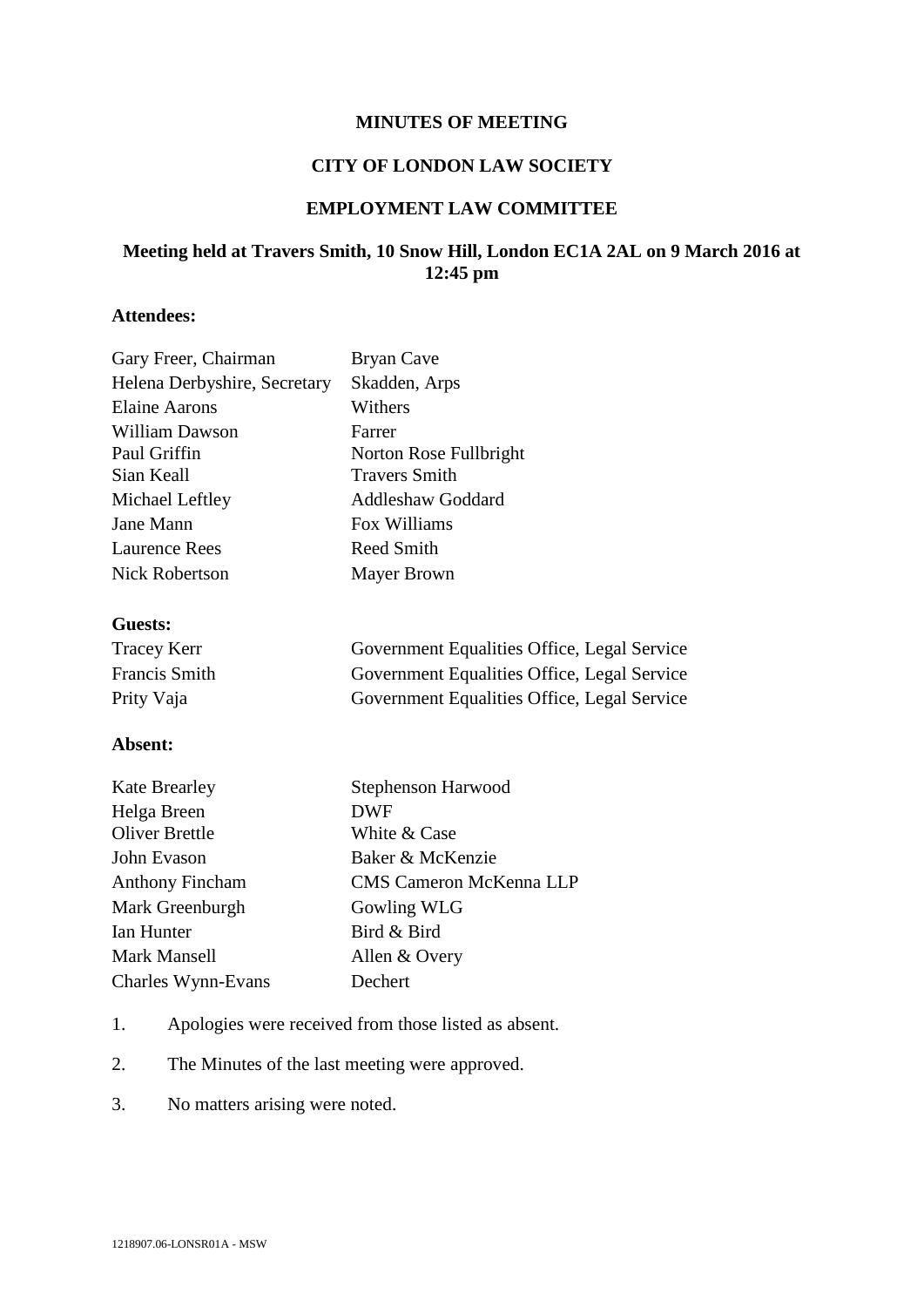## 4. Draft Gender Pay Gap Reporting Regulations: Discussion with representatives of the **GOE**

The Chairman welcomed the representatives from the GOE who had solicited the Committee's views on the Draft Gender Pay Gap Reporting Regulations.

They referred to the earlier consultation in which the Committee had participated and stated that they had taken into account responses received in their draft policy. Questions had come back regarding the treatment of bonus (including questions from the Committee) and therefore the GOE had decided to include bonus in the basic remuneration figures to be compared. They emphasised that the draft regulations were still in draft and there was plenty of time to amend them if necessary. They were particularly interested in a technical analysis form the Committee as to whether or not the draft provisions would work for the members of the Committee and their employer clients.

It seems from the GOE's feedback on its consultation that there are ongoing questions about the scope of the Regulations: the definition of "employee" and the relevant employer for comparison purposes, and what was included in the definition of "pay". This would include bonus but the representatives from the GOE would like to understand whether and why we thought certain other provisions should be included.

The draft Regulations included a narrow description of "employee". The representatives in the GOE explained that was because they were looking for consistency with the definition in Section 83 of the Equality Act. We discussed how the definition could potentially cover workers who were not paid through the PAYE system and how their pay could be calculated.

In the consultation paper there had been a reference to "UK legislation" requiring clarification and we queried what was meant by that (as opposed to legislation in Great Britain). The GOE's representatives said they understood that identifying someone who has a contract of employment as an employee would result in a very narrow definition as opposed to someone employed under a worker or consultancy agreement or a member of an LLP. We queried whether the test was intended to reflect contractual or statutory tests (e.g. ordinarily working in Great Britain).

We then discussed what might be included in pay. Loosely, the definition included cash payments and benefits but not benefits in kind. We queried how flexible benefits where employees would have the choice (for example, between a car or a car allowance, insurance or a payment in cash) would be treated for comparison purposes. If employees made an election, employers might not be comparing like with like if they compared cash benefits only.

We also discussed the fact proposal in that the Regulations employers take a snap shot of pay at a particular time. The result could be influenced by the time of year (for example, if the employer chose its bonus week).

We also considered what was meant by "bonus pay" which includes "payments received and earned in relation to profit sharing, productivity, performance and other bonus or incentive pay, piece work and commission". It also included "long term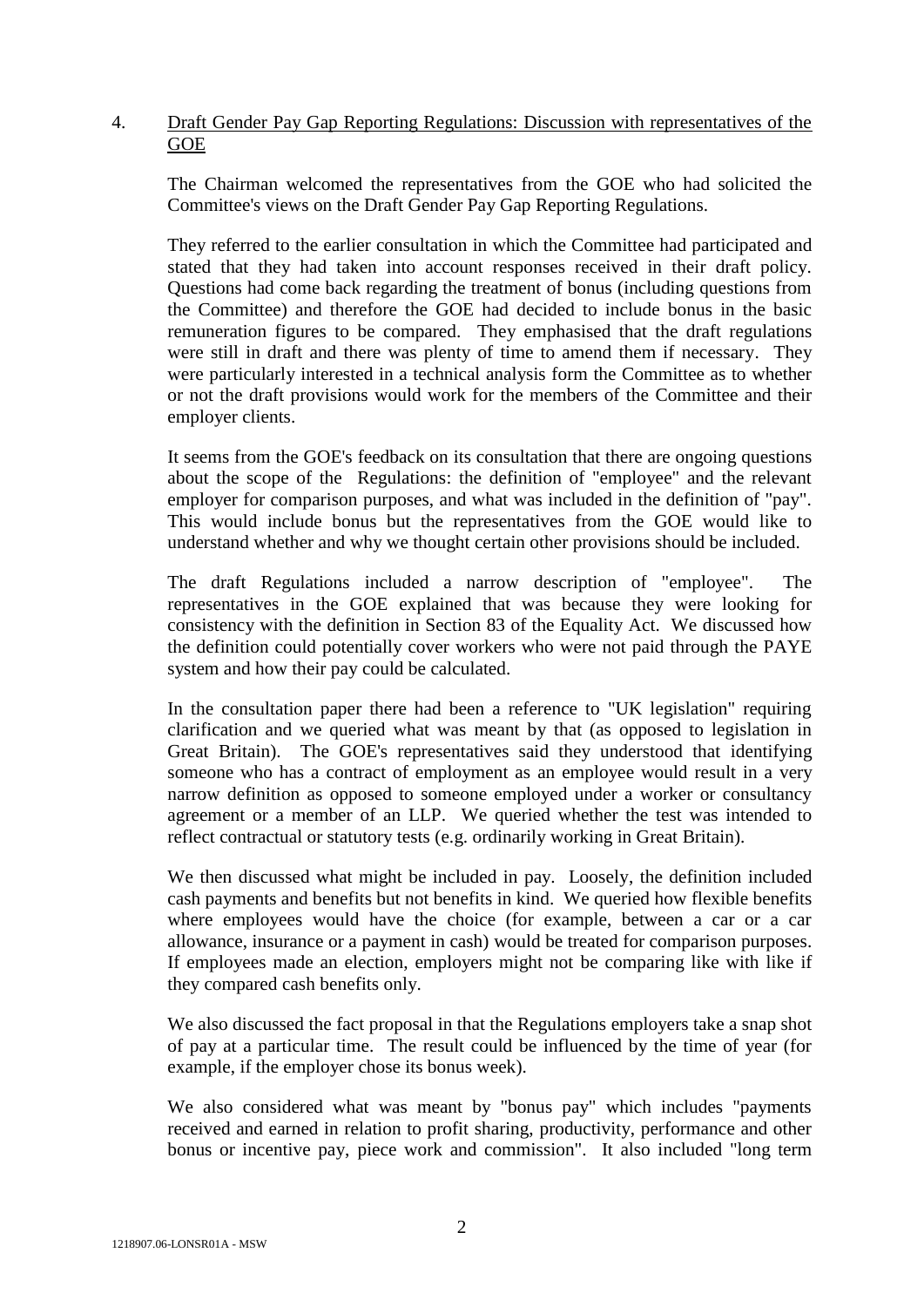incentive plans or schemes (including those dependant on company and personal performance)"; and "the cash equivalent or value of shares on the date of payment".

The Committee said that it was unclear how these definitions would work and what payments should be included in relation to certain long term incentive plans. For example, it was unclear how a share award scheme might be counted if the awards vest over a three to four year period. When would the date of "payment" be? There was some discussion as to whether payments would be received "and" earned at a point of grant (as opposed to when the benefit is received by the employee). We discussed the Black Scholes Test and whether or not an auditors valuation would be appropriate.

It was felt that a comparison at the date of grant would be a cleaner comparison but might not capture discrepancies in individual performance targets.

It was agreed, however, that the treatment should be simplified for this category of benefit which was unlikely to have a significant overall impact for most employers given the small number of employees who participate in such schemes. One proposal was that employers should be given the opportunity to measure these variable benefits as they see fit and then explain their parameters for comparison in their report. There was also a suggestion that non-tradeable shares should be removed from the equation because it is difficult to value them. The Committee suggested that the definition should refer to what is paid in cash or received in cash or can be easily converted to cash.

It was noted that the definition of pay would exclude redundancy pay and we queried whether other severance pay should be excluded as well.

We then discussed how the quartile reporting would work. The GOE confirmed that the intention was that employees should be separated into separate quartiles referable to pay. It was discussed that this could give rise to confidentiality issues (for example, if the top quarter in terms of pay includes only one woman). The GOE suggested that it might be appropriate to refer to percentages rather than actual numbers in relation to pay for reporting purposes.

Members of the Committee had received feedback from remuneration consultants that discrepancies could be skewed because they are so much larger in the top quartile.

The general feeling was also that the general concept of reporting on the gender pay cap was not unattractive to employers but their concerns arose from the difficulty in implementing the Regulations correctly.

Anecdotally a number of clients were performing trial runs in April 2016 to see how their reporting would come out.

The representatives of the GOE acknowledged that a challenge was at the definitions and how they would be applied as opposed to the mechanics of the calculation.

We also queried whether it would be appropriate to consider identifying cash benefits and also, to the extent that share benefits were included, the number of shares (which may fluctuate in value over time).